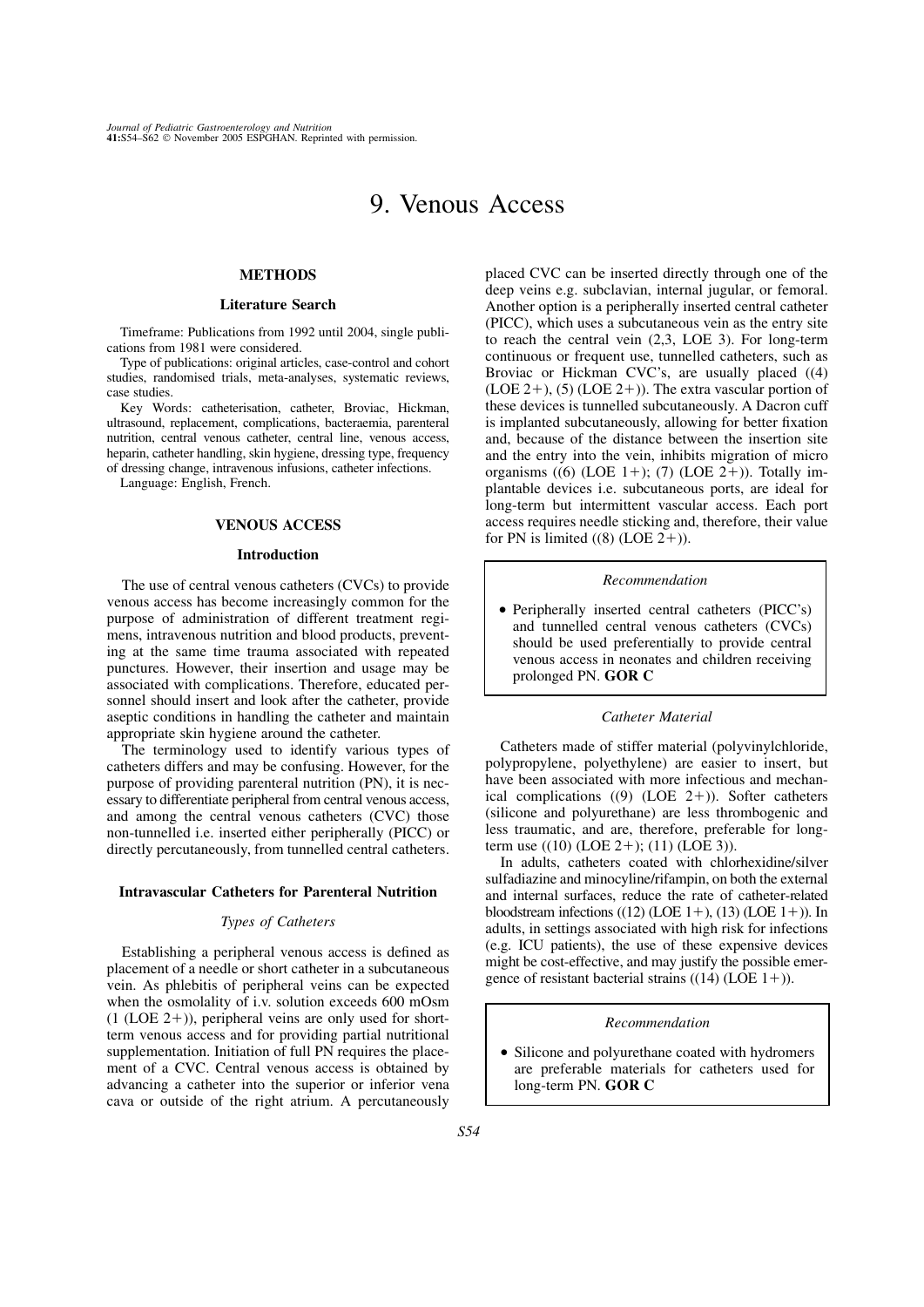## Insertion Sites

When a CVC is inserted into a deep vein, the choice of insertion site depends on the expected risk for thrombophlebitis, for mechanical complications and/or for catheter infection, which may all be specific for each insertion site.

The subclavian site is widely accepted as the preferred site of insertion, as it causes less patient discomfort, and in adult patients, carries the lowest risk of infection risk  $((15)$  (LOE 2+),  $(16)$  (LOE 1-)).

In children, the subclavian site is also the most common site for insertion of tunnelled CVC's, although it has not been proven to carry less infection risk ((17) (LOE 1+); (18) (LOE 3)); (5) (LOE 2+)). Cannulation of the subclavian vein might be associated with dangerous complications such as pneumothorax and haemothorax. However, with adequate experience of the physician performing the procedure and sufficient sedation or general anaesthesia, the risk of mechanical complications in children at subclavian sites does not exceed the rate of complications at other insertion sites ((19) (LOE 3); (20) (LOE 3)). In contrast to adults, femoral catheters in children have not been shown to have a higher incidence of mechanical and infectious complications compared to jugular and subclavian sites  $((21)$  (LOE  $2+$ ; (22) (LOE 3); (17) (LOE 1+); (23) (LOE 3); (24) (LOE 3)). However, femoral access is uncomfortable for the child while the consequences of potential inferior vena cava thrombosis may be severe. The insertion of a CVC is customarily followed by chest radiography for verification of the catheter's course and the position of its tip. In addition, ECG-monitoring may be helpful.

Statements and Recommendations

- In infants and children, in contrast to adults, femoral catheters do not show a higher incidence of mechanical and infectious complications in comparison with jugular and subclavian sites. LOE 2
- In children the risk of mechanical complications of subclavian venous access does not exceed the rate of complications with other insertion sites under appropriate conditions of insertion. GOR C

# Positioning of the Catheter Tip

Cardiac tamponade is a rare but life threatening complication of CVC's  $((25)$  (LOE 3),  $(26)$  (LOE 3)). There may be an increased risk of pericardial tamponade when the tip is placed within the heart outline as seen on chest x-ray  $((27)$  (LOE 3),  $(28)$  (LOE 4)). It is, therefore, advisable that the CVC tip lies outside the pericardial sac and should be repositioned whenever possible ((27) (LOE 3); (29) (LOE 3)). The preferable position for the

catheter tip on the chest x-ray is at least 0.5 cm outside the cardiac outline for the small infant, and 1.0 cm in larger infants ((28) (LOE 4)). For older children and adults, positioning above the carina, which can be used as an anatomic landmark, suggests that the catheter tip of the CVC placed in the superior vena cava is likely to be outside the pericardial sack ((30) (LOE 4)). The risk of perforation depends on the angle of the catheter and the vessel wall; therefore, the catheter should be parallel with the long axis of the vein  $((31)$  (LOE 4)).

# Statement and Recommendations

- The CVC tip should lie outside the pericardial sac to avoid the risk of pericardial tamponade. GOR D
- In small infants the catheter tip of a jugular or subclavian CVC should lie at least 0.5 cm outside the cardiac outline on a chest x-ray, while in older/larger infants that distance should be at least 1.0 cm. The catheter tip of a femoral catheter should lie above the renal veins. GOR D
- - In older children, as in adults, positioning above the carina suggests that the catheter tip lying in the superior vena cava is likely to be outside the pericardial sack. LOE 4
- - The risk of perforation increases with the acute angle of the catheter and the vessel wall. Therefore, the catheter should be parallel with the long axis of the vein. GOR D

#### Ultrasonic Guidance

The ultrasound-guided technique can significantly increase the precision and safety of CVC placement in children and newborns when the internal jugular vein is cannulated ((32) (LOE 3); (33) (LOE 3)).

#### Statement

- Ultrasound guidance may help reducing complications during internal jugular venous catheterization in children and in newborns. LOE 3

#### Methods of Insertion

Methods of insertion of CVCs, including tunnelled CVC's, are percutaneous placement and the surgical cutdown technique. The chance of permanent damage to the vein is increased when the cut-down method is used ((34) (LOE  $2+$ )). The percutaneous insertion method is as effective as the surgical cut-down  $((34)$  (LOE 2+),  $(35)$  $(LOE 2+)).$ 

Also, the diameter of the inserted catheter should be as small as possible to minimize the risk of scaring,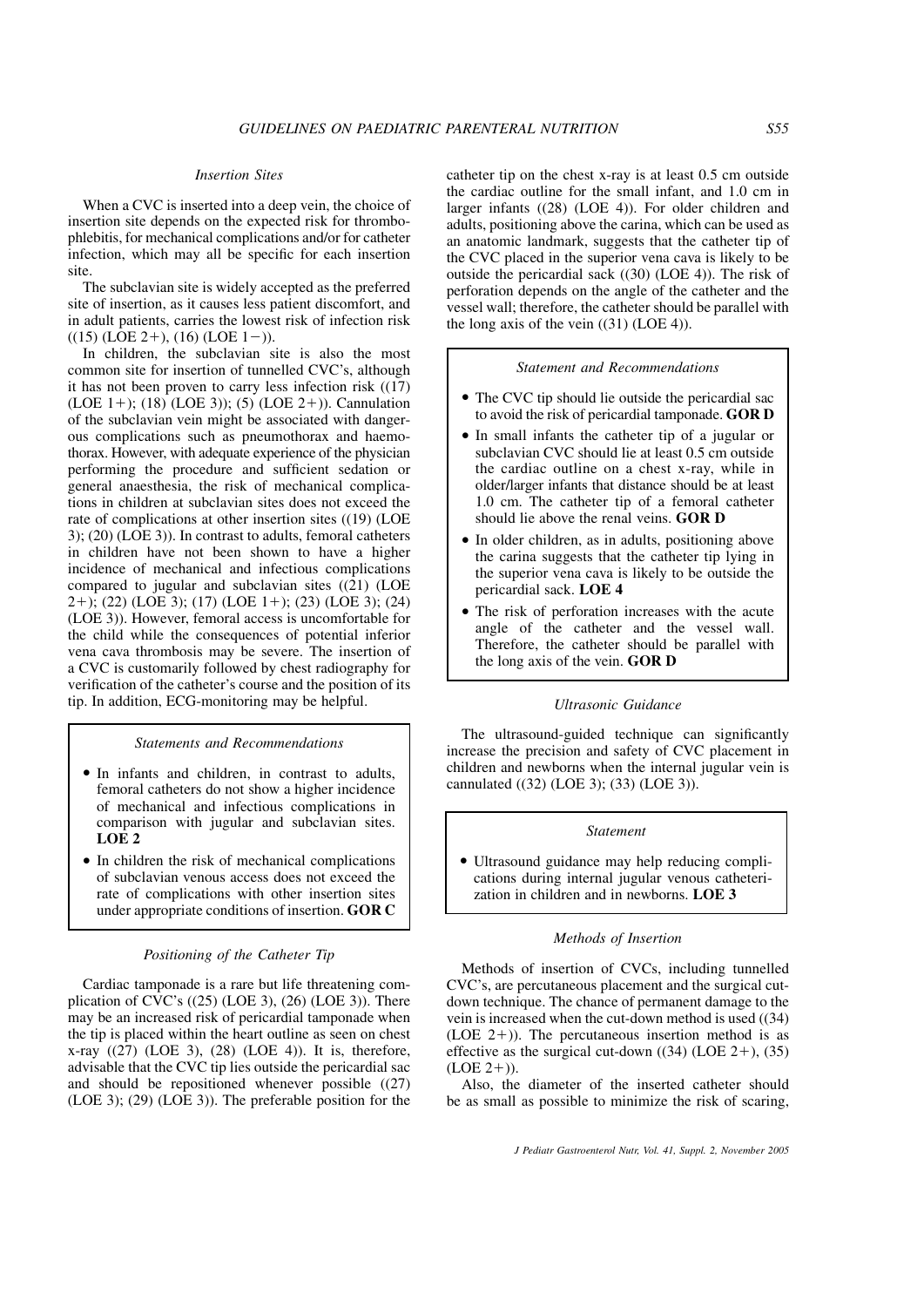stricture, occlusion and distortion of the cannulated vein  $((36) (LOE 3)).$ 

In adults, administration of antibiotics before CVC insertion or the CVC flush with a combination of an antibiotic and heparin has been justified  $((37)$  (LOE  $1++$ )). In children, the use of vancomycin concurrent with catheter insertion was associated with decreased incidence of CVC blood stream infections  $((38) (LOE 2+)$ ,  $(39)$  (LOE 2+)).

#### Statement and Recommendation

- Percutaneous, radiologically controlled, insertion method is equally effective as surgical cut-down, and carries less risk of damaging the vein. LOE 2+
- CVC placement should be done under strict aseptic environment, and preferably under general anesthesia and by an experienced team. GOR D

## Umbilical Catheters

In neonates, umbilical vessels may be directly accessed in the first few days of life and, therefore, this route of central venous approach can regularly be used for PN. However, the risk of expected thrombotic complications limits the use of umbilical catheters to being a bridge procedure while awaiting placement of a longterm device  $((40)$  (LOE 2+);  $(41)$  (LOE 2+);  $(42)$  (LOE  $2+$ ); (43) (LOE  $2+$ )). Umbilical artery catheters placed above the diaphragm are associated with a lower incidence of vascular complications  $((44)$  (LOE 1+)).

#### **Statements**

- In neonates, umbilical vessels can be used for PN.
- The risk of complications increases if umbilical artery catheters are being left in place for more than 5 days. LOE 2++
- The risk of complications increases if umbilical venous catheters are being left in place for more than 14 days. LOE 1+
- Umbilical artery catheters placed above the diaphragm are associated with a lower incidence of vascular complications. LOE 1+

#### Replacement Schedule

Routine replacement of CVC's and PICC's does not prevent catheter-related bloodstream infections ((45) (LOE 2+); (46) (LOE 1+); (47) (LOE 1+)). Functioning CVC's without evident complications should, therefore, be left in place as long as needed. A malfunctioning CVC can be replaced using a guide-wire insertion technique ((47) (LOE  $1+$ )). This technique lowers the risk of mechanical complications associated with CVC replacement and may make chest radiography unnecessary in adult patients  $((48) (LOE 2+))$ . Replacement over the guide-wire should, however, not be performed in the presence of bacteraemia or in patients suspected to have catheter related infection  $((47)$  (LOE 1+)).

## Recommendations

- CVC's and PICC's should not be replaced routinely. GOR B
- Malfunctioning non-tunelled CVCs can be replaced by using a guide-wire exchange technique, if there is no evidence of bacteraemia or catheter related infection. GOR B

## Alternative Sites for CVC Placement

CVC complications following multiple catheterisations can lead to thrombosis and depletion of commonly used venous access sites. Alternative approaches in these children should be regarded as rescue accesses and include the transhepatic, translumbar, intercostal ((49) (LOE 3); (50) (LOE 3) (51) (LOE 3)), and the arteriovenous fistula (52). Preferences among the alternative sites depend on the experience of the physician performing the procedure and the condition of each individual patient.

# Lines Designated Only to PN

In order to prevent catheter related infections, several recommendations have been suggested, including dedicating the CVC to PN only, i.e. not using it for blood sampling or for delivering other fluids or drugs ((53) (LOE  $2++$ )). However, many of the patients who require PN are critically ill and have poor venous access, so the use of multiple lumen catheters allows additional access ports for the provision of compatible medications. Double and triple lumen catheters seem to be associated with an increased risk of bacteraemia compared to single lumen devices  $((54)$  (LOE 2+); (55) (LOE 2++); (56) (LOE  $2 +$ )). They also seem to be more prone to the development of catheter-related sepsis, possibly because of more frequent catheter manipulations ((53) (LOE  $2++$ );  $(57)$  (LOE 2+); (58) (LOE 1+)). The rate of catheter related sepsis has been reported to be as high as 10–20% compared to 0–5% associated with single lumen catheters  $((53) (LOE 2++)$ ;  $(59) (LOE 1+)$ ;  $(58) (LOE 1+)$ ).

In contrast, some adult studies showed that the use of multi lumen catheters for PN is safe and that they did not result in an increased incidence of catheter related sepsis  $((60)$  (LOE 2+); (61) (LOE 2+); (62) (LOE 2++); (63) (LOE 1+); (64) (LOE 2++); (65) (LOE 1+)). It is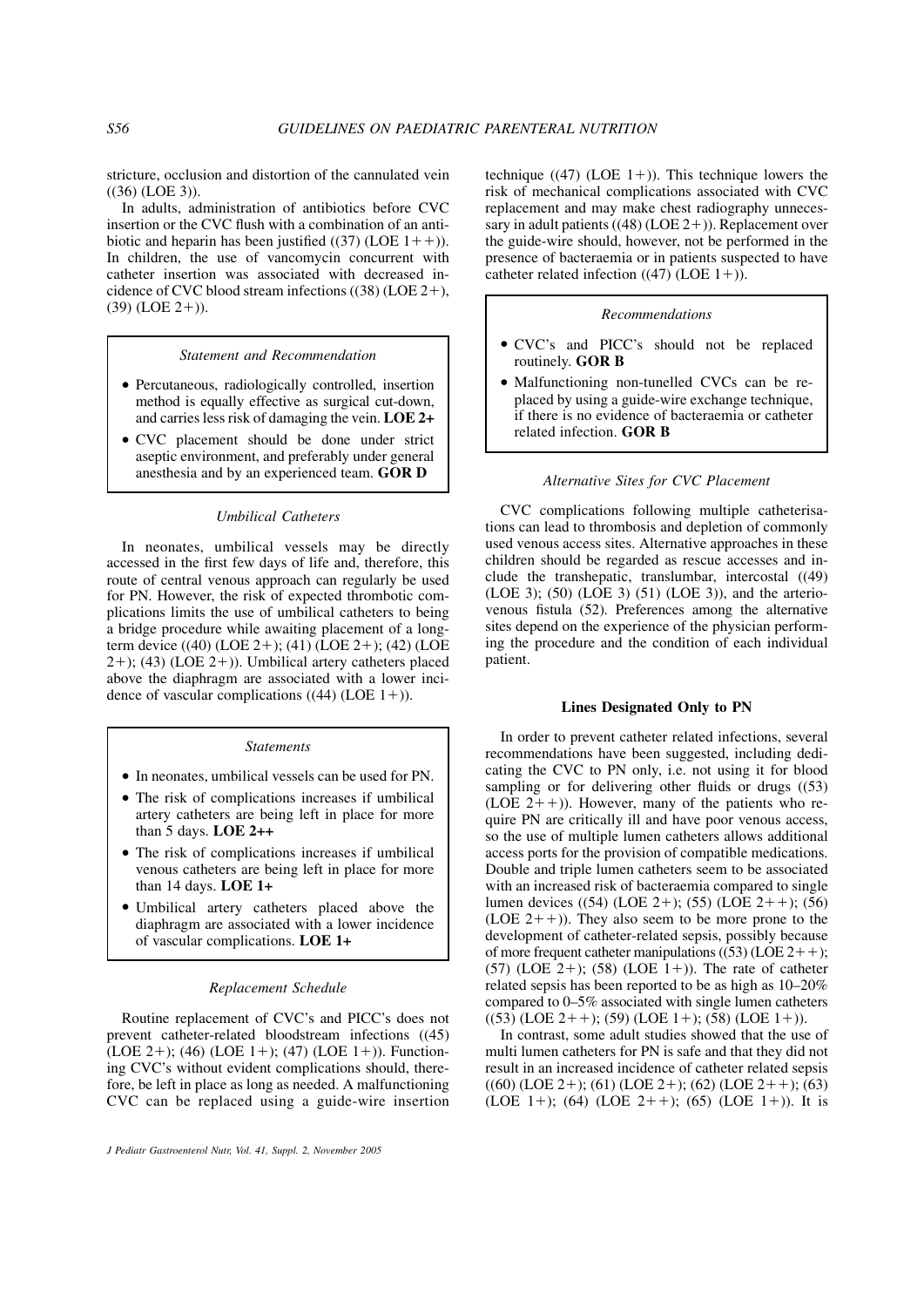important to emphasize that in most of these studies either one port of the multiple lumen catheter was reserved only for PN, or the catheter was limited to administration of compatible medications and solutions while administration of blood products, withdrawal of blood and measurement of central venous pressure were prohibited. The authors concluded that PN can safely be given through multiple lumen catheters provided that these measures are strictly followed  $((63)$  (LOE 1+),  $((64)$  (LOE 2++),  $(65)$  (LOE 1+)).

Statements and Recommendations

- Where possible a central venous line should be dedicated for the administration of PN. GOR B
- If a CVC is used to administer PN, use a catheter with the minimal number of ports or lumens essential for the management of the patient. GOR B
- If a multi lumen catheter is used to administer PN, designate one port exclusively for PN. Blood administration and central intravenous pressure monitoring from the designated line should be avoided. GOR B (from adult studies)
- If single lumen catheters are used, the risk of complications increases with blood sampling from the catheter. GOR B (from adult studies). However, to improve the quality of life of patients on long-term or home PN, blood sampling could be done from single lumen catheters, provided that the procedure is aseptic. LOE 4

## Catheter Heparinisation

In children, central venous lines are the most frequent cause of venous thromboembolism and are responsible for over 80% of venous thromboembolism in newborns and 40% in other children ((66) (LOE  $2 + +$ ); (67) (LOE  $(2+))$ . Furthermore, CVC related thrombosis is, alongside sepsis, the most common clinically significant complication of PN  $((68) (LOE 2+), (69) (LOE 2+))$ . Factors that have been associated with initiation and propagation of thrombosis include endothelial damage during catheter placement, blood vessel occlusion, low flow states, blood stasis, turbulent flow, blood hyperviscosity or hypercoagulability, patients' and infusates' characteristics and catheter composition ((70) (LOE  $2++$ ), (71) (LOE  $1+)$ ).

In an attempt to prolong the duration of catheter patency and to prevent venous thromboembolism as well as its potentially fatal complications, the use of heparin has been suggested  $((72)$  (LOE 2+),  $(73)$  (LOE 2+)). Heparin is a glycosaminoglycan with anticoagulant effects mediated largely through its interaction with antithrombin III that markedly accelerates its ability to inactivate coagulation enzymes (thrombin, factor Xa and factor  $IXa)$  ((74) (LOE 2++)).

In providing PN, heparin could have the following potential benefits:

- 1. anticoagulant action besides reducing fibronectin deposition, heparin makes the line hydrophobic, giving it a negative charge, both of which may influence the catheter thrombogenicity ((70) (LOE  $2 + +$ ); (75)  $(LOE 1+)$ ; (76)  $(LOE 1++)$ ;
- 2. prevention of infection  $-$  a thrombus might serve as a nidus for microbial colonization of intravascular catheters ((77) (LOE 1+); (78) (LOE 2++)). Heparin bonded catheters were reported to diminish bacterial adherence ((79) (LOE  $2++$ )), as well as to lower the incidence of positive blood cultures, presumably related to the lower incidence of thrombosis ((70) (LOE  $2++$ )) or to a reduced number of microorganisms attached to the surface of the catheter ((75)  $(LOE 1+$ );
- 3. activation of lipoprotein lipase given in infusion, heparin also activates lipoprotein lipase and increases lipolysis and reesterification of infused triglycerides, but has no effect on lipid oxidation and net energy gain ((80) (LOE 1+); (81) (LOE 1+); (82) (LOE  $2++$ ; (83) (LOE  $2++$ )).

There are certain possible complications related to the use of heparin in PN, notably bleeding, heparin induced thrombocytopenia, allergic reactions, osteoporosis, which all may result in serious long-term sequelae ((84)) (LOE 2+); (85) (LOE 1++); (74) (LOE 2++); (86) (LOE 3)). In addition, neonates are unique in their sensitivity and resistance to heparin and in their higher propensity to develop intracranial haemorrhage ((87)  $(LOE 2-); (88) (LOE 2+)).$  Both low molecular weight heparin and heparin used as a catheter coating agent are associated with these complications, although the risk associated with low molecular weight heparin is reduced compared to unfractionated heparin  $((85) (1+)$ ,  $(89)$  $(2++)$ , (90) (3)).

Another risk of adding heparin to PN solutions is the possibility of inducing incompatibility. Calcium and heparin can destabilize lipid emulsions leading to flocculation and separation of the lipid from the aqueous phase (91). However, this is unlikely if low heparin concentrations are used  $(0.5 \text{ to } 1 \text{ U/ml}) ((92) (\text{LOE } 2+))$ . Together with minimizing their contact time (having the delivery tube between the point of mixing lipid and amino acid solutions as short as possible), co-administration of vitamin preparations will further decrease this effect  $((92)$  (LOE 2+)).

The current attitude towards prescribing heparin, therefore, differs with regard to whether to use it at all or not, and if yes, in what way (as a flush or in PN infusion), how often and how much. In practice, wide variations are observed in volumes of provided heparin ranging from 5 to 10 ml ((93) (LOE 2+), (94) (LOE 1+), (95) (LOE  $1-$ )), concentration of heparin ranging from 10 U/ml to 200 U/ml  $((93)$  (LOE 2+),  $((94)$  (LOE 1+),  $(69)$  (LOE 2+)) as well as in the frequency of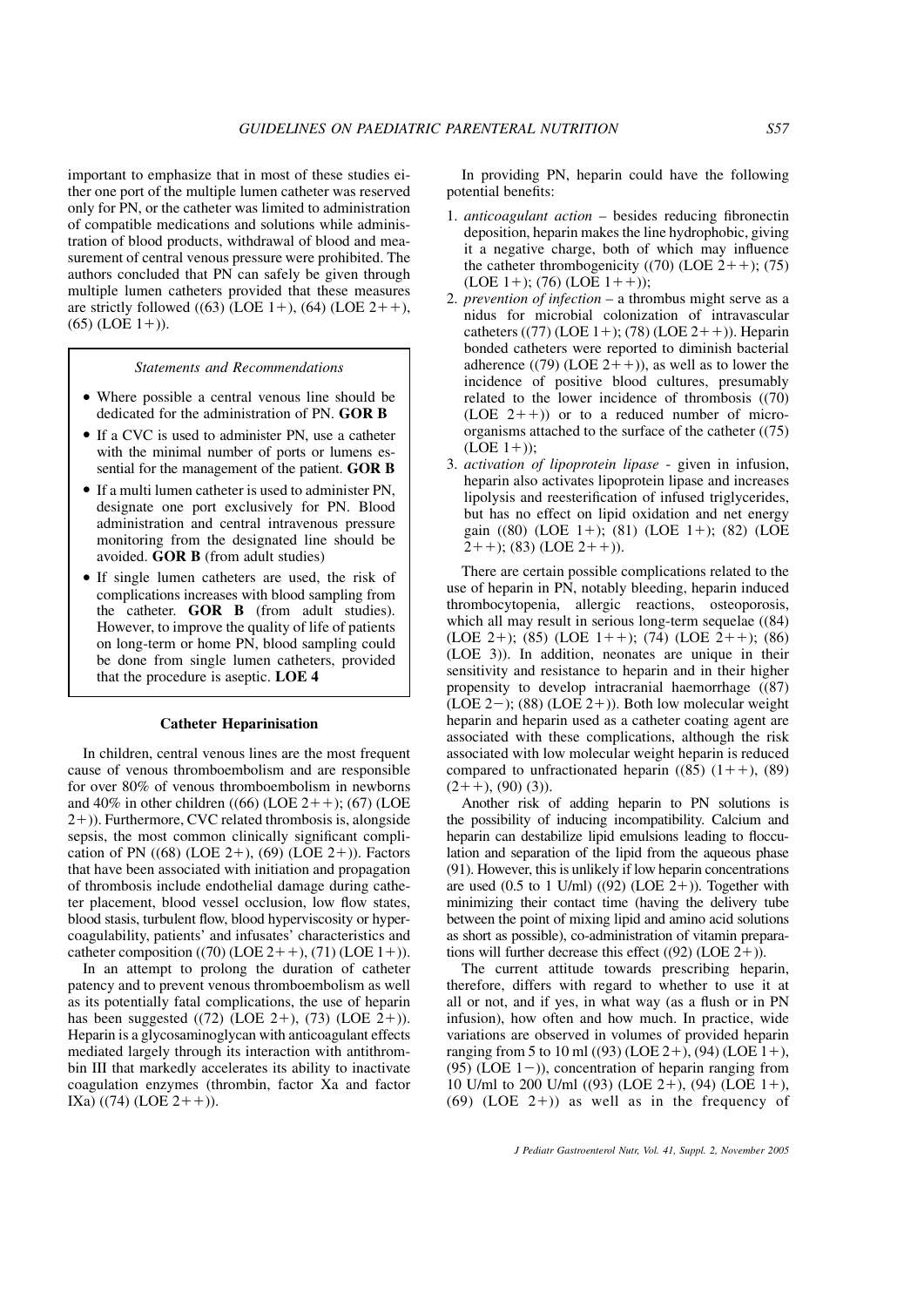heparinisation that ranges from daily infusions ((96) (LOE  $2++$ )) to flushes once or twice daily ((94) (LOE 1+); (97) (LOE 2+)) to once a week ((98) (LOE 2-)) or even once in three weeks  $((99) (2++)$ ). Boluses in children frequently contain 200 to 300 U of heparin, and for infants weighing less than 10 kg, a dose of 10 U/kg is frequently used  $((89) (2++)$ ). In a meta-analysis evaluating the benefit of heparin prophylaxis (3 U/ml in PN solution; 5000 U every 6 to 12 hours flush or 2500 U of low molecular weight heparin subcutaneously) in patients with CVC's, the risk of central venous thrombosis was significantly reduced. Although bacterial colonization was also decreased, no substantial difference in the rate of catheter related infection was observed  $((100)$  (LOE 1+)). Of the 11 studies included in this meta-analysis only one was performed in the paediatric population. This randomised cross-over study showed that there was no significant difference in the incidence of blocked catheters or other complications between the group of paediatric patients whose CVC's were flushed twice daily with a heparin solution and the group with isotonic saline flushes applied once a week ((94)  $(LOE 1+)).$ 

Another randomized double blind trial on paediatric patients demonstrated that the use of normal saline compared to heparinised infusion (saline  $+1U$  of heparin/ml) did not significantly adversely affect patency of CVC's  $((101)$  (LOE 1+)). The proportion of non patent catheters was smaller in the heparinised group but the difference was not statistically significant. However, both studies had a small sample size and thus not enough statistical power to draw definitive conclusions.

Shah et al performed a systematic review on the prophylactic use of heparin for prevention of complications related to peripherally placed percutaneous central venous catheters in neonates but not even one well designed randomized controlled trial was found. Therefore, the routine use of heparin for this purpose could not be recommended ((102) (LOE  $1++$ ).

Later, Kamala et al performed a randomized, doubleblind controlled study of heparin infusion (1 U/ml) for prevention of blockage of peripherally inserted central catheter in neonates and found no significant difference in the incidence of blocked catheters, catheter sepsis, hypertrigliceridaemia, hyperbilirubinaemia, coagulopathy or intraventricular haemorrhage between treated and untreated group  $((103) (LOE 1-))$ . However, the study sample was again too small and with a high risk of bias.

## Statements and Recommendation

- There is no proven benefit of heparin for the prevention of thrombotic occlusion of CVC's under regular use in children. Therefore its routine use is not recommended. LOE  $1-$ 

- - With respect to CVC's not in regular use, in adults, flushing with 5 to 10 U/ml of heparinised saline once to twice weekly was useful in maintaining CVCs patency and is recommended. GOR D
- Routine use of heparin has not been shown to be useful in prevention of complications related to peripherally placed percutaneous CVCs in neonates. LOE 1-

# Skin hygiene, Dressing Methods and Frequency of Dressing Changes

## Skin Antisepsis and Hygiene

Extensive studies have been done to determine which antiseptic solution is the most effective way of removing micro organisms from the skin surface before catheter insertion and during catheter care. The best option appears to be 2% chlorhexidine, which was found to significantly reduce catheter related infections (CRI)  $((104)$  (LOE 1+); (105) (LOE 2++)). In a comparison of 2% chlorhexidine to povidone-iodine and 70% alcohol, it was shown that the two latter solutions were associated with a fourfold higher incidence of CRI ((106) (LOE 1+)). However, when  $0.5\%$  chlorhexidine was applied and compared to 10% povidone-iodine no difference in prevention of catheter related bacteriemia could be demonstrated  $((107)$  (LOE 1+)).

# Recommendations

- Before insertion of an intravascular device and for post-insertion site care, a clean skin should be disinfected. Application of 2% chlorhexidine is preferred, rather then 10% povidone-iodine or  $70\%$  alcohol. GOR A
- Antiseptic solution should remain on the insertion site and air dry before catheter insertion or dressing application. GOR D
- Organic solvents (acetone, ether, etc.) should not to be applied on the skin before insertion of a catheter or during dressing changes. GOR D

# Dressing Methods and Frequency of Dressing Changes

Apart from providing protection from external contamination, the purpose of the dressing is to secure the CVC and to prevent dislodgement and trauma. Traditionally it was common to dress the CVC site with dry gauze and tape. This method gave way to transparent polyurethane film dressings, defined as dressing composed of a thin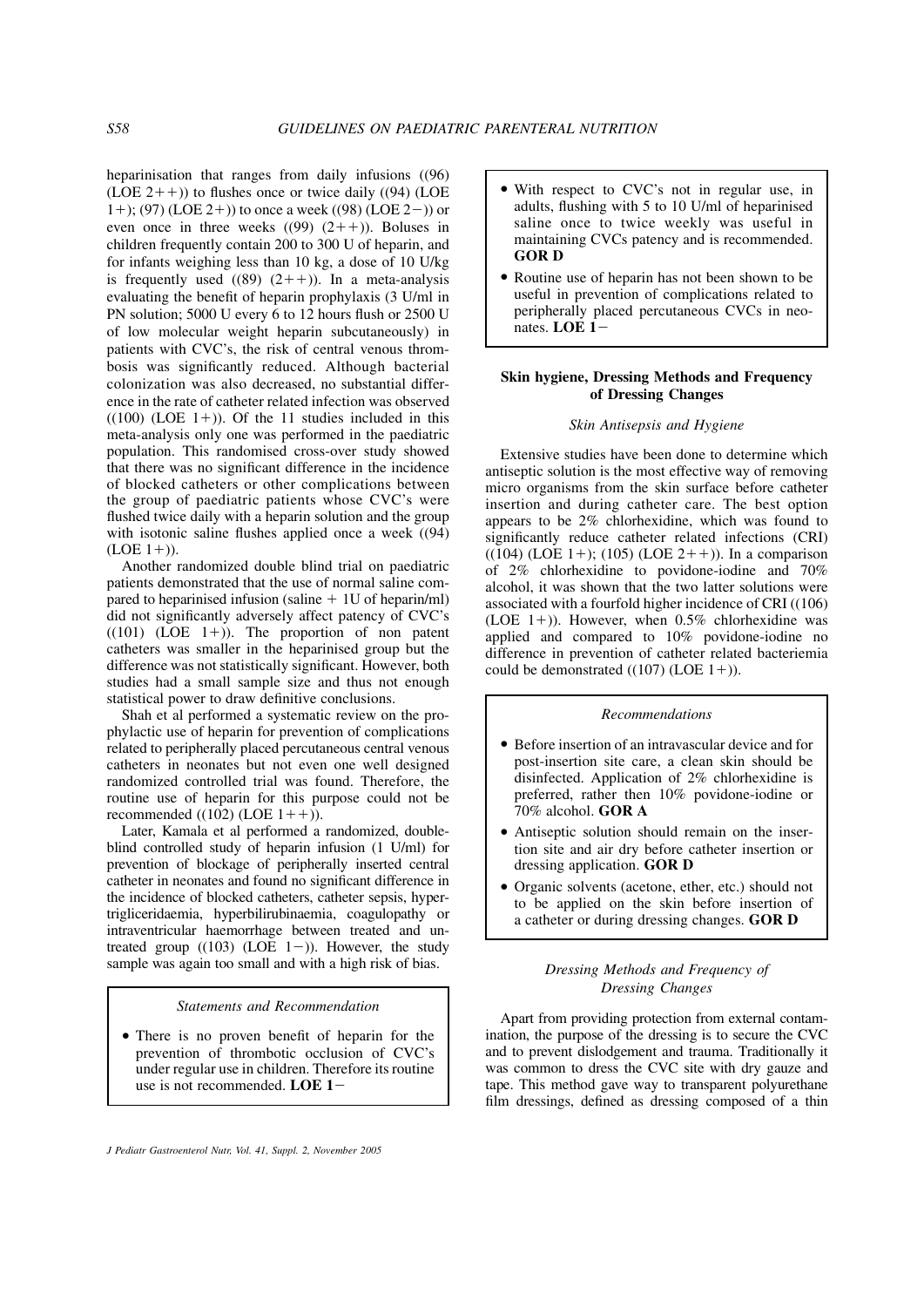polyurethane membrane coated with a layer of acrylic adhesive. Potential advantages of these dressings include improved security of the catheter, visibility of the wound site, provision of an effective barrier to micro organisms and, therefore, less frequent need for dressing changing. However, there is a concern that the polyurethane dressings may increase the skin surface humidity, resulting in increased colonization of the micro organisms at the catheter insertion site  $((108) (LOE 1+); (109) (LOE 1+);$  $(110)$  (LOE 1+)), thereby increasing the risk of catheter related infections ((108) (LOE  $1+$ ), (111) (LOE  $2+$ )).

Numerous studies have investigated the differences between dressing regimens (incidence of CVC-related infection, catheter security, dressing condition and ease of application, tolerance to dressing materials). The first meta-analysis that compared the effect of two different dressing types concluded that the risk of catheter tip infection, but not sepsis, was significantly increased with transparent CVC dressings compared to gauze and tape  $((113) (LOE 1-))$ . However, according to the recent Cochrane Systematic Review by Gillies, et al., several factors could have biased the results of the above mentioned meta-analysis (114). This review failed to demonstrate any difference in the incidence of infectious complications between any dressing types compared (gauze and tape vs Opsite IV300, Opsite vs Opsite IV300, Tegaderm vs Opsite IV300, Tegaderm vs Opsite). As most of the included studies were performed on a small patient sample, they probably did not have a sufficient power to detect any differences between the groups. The authors, therefore, concluded that at this stage the choice of dressing for CVC can be based on patient preference, while the answer on ''What is the appropriate dressing to use for CVC" requires further research  $((114)$  (LOE  $1++$ )).

Most of the studies mentioned have been done in adult populations, as there are very few studies involving children. A trial looking at the prevention of CVC infections in neonates concluded that the use of alcohol for cutaneous antiseptics with a subsequent placement of a chlorhexidine-impregnated dressing (Biopatch) over the insertion site of CVC (which should be left on for up to 7 days between dressing changes), provides protection against catheter tip colonisation. The rates of catheter related blood stream infections and blood stream infections without a source were, however, similar among treatment groups. A substantial risk of contact dermatitis at the dressing site may limit its use in low birth weight infants in the first 2 weeks of life  $((115) (LOE 1+))$ .

Taylor et al, conducted a study on paediatric population with the aim of determining whether ''microbial growth increased significantly over time when occlusive dressings were used to cover CVC insertion sites''. They concluded that occlusive dressings, changed every 3 to 4 days using an aseptic technique, are safe and efficient and provide a barrier that prevents CVC exit site contamination with children's body fluids, food, and surgical wound drainage, and helps to anchor and stabilise the tubing ((116)  $(LOE 2-)$ ). Although tunnelled central venous catheters with well-healed exit sites do not require any dressing to prevent dislodgement, it is useful to have them covered.

Concerning catheter submerging, according to Robbins et al, swimming does not increase the risk of catheterrelated infections in children with tunnelled catheters  $((117) (LOE 2-)).$ 

The use of topical antibiotic ointments to clean the insertion sites at dressing changes is not recommended, as such ointments are associated with an increased frequency of fungal infections ((118) (LOE  $1-$ )), antibiotic resistance ((119) (LOE 3)), and might adversely affect the integrity of polyurethane catheters ((120) (LOE 3), (120) (LOE 3)).

## Recommendations

- $\bullet$  Both, sterile gauze  $+$  tape and various transparent polyurethane film dressings can be used for the catheter site. GOR A
- If the catheter site is bleeding or oozing, a gauze dressing is preferable to a transparent, semipermeable dressing. LOE 4
- - The catheter-site dressing should be replaced when it becomes damp, loosened, or when inspection of the site is necessary. GOR D
- On short term CVC sites dressings should be replaced every 2 days for gauze dressings and at least every 7 days for transparent dressings, except in those paediatric patients in which the risk for dislodging the catheter outweighs the benefit of changing the dressing. GOR B
- Topical antimicrobial ointments should not be used routinely at the insertion site as they may promote fungal infection, antimicrobial resistance and damage the surface of the catheters. GOR D
- With tunneled catheters swimming is possible if the catheter is secured with water resistant dressing. LOE 4

#### **REFERENCES**

- 1. Gazitua R, Wilson K, Bistrian BR, et al. Factors determining peripheral vein tolerance to amino acid infusions. Arch Surg 1979;  $114.897 - 900$
- 2. Puntis JWL. Percutaneous insertion of central venous feeding catheters. Arch Dis Child 1986;61:1138–40.
- 3. Thiagarajan RR, Ramamoorthy C, Gettmann T, et al. Survey of the use of peripherally inserted central venous catheters in children. Pediatrics 1997;99:E4.
- 4. Ladefoged K, Efsen F, Krogh Christoffersen J, et al. Long-term parenteral nutrition. II. Catheter-related complications. Scand J Gastroenterol 1981;16:913–9.
- 5. Murai DT. Are femoral Broviac catheters effective and safe? A prospective comparison of femoral and jugular venous broviac catheters in newborn infants. Chest 2002;121:1527–30.

J Pediatr Gastroenterol Nutr, Vol. 41, Suppl. 2, November 2005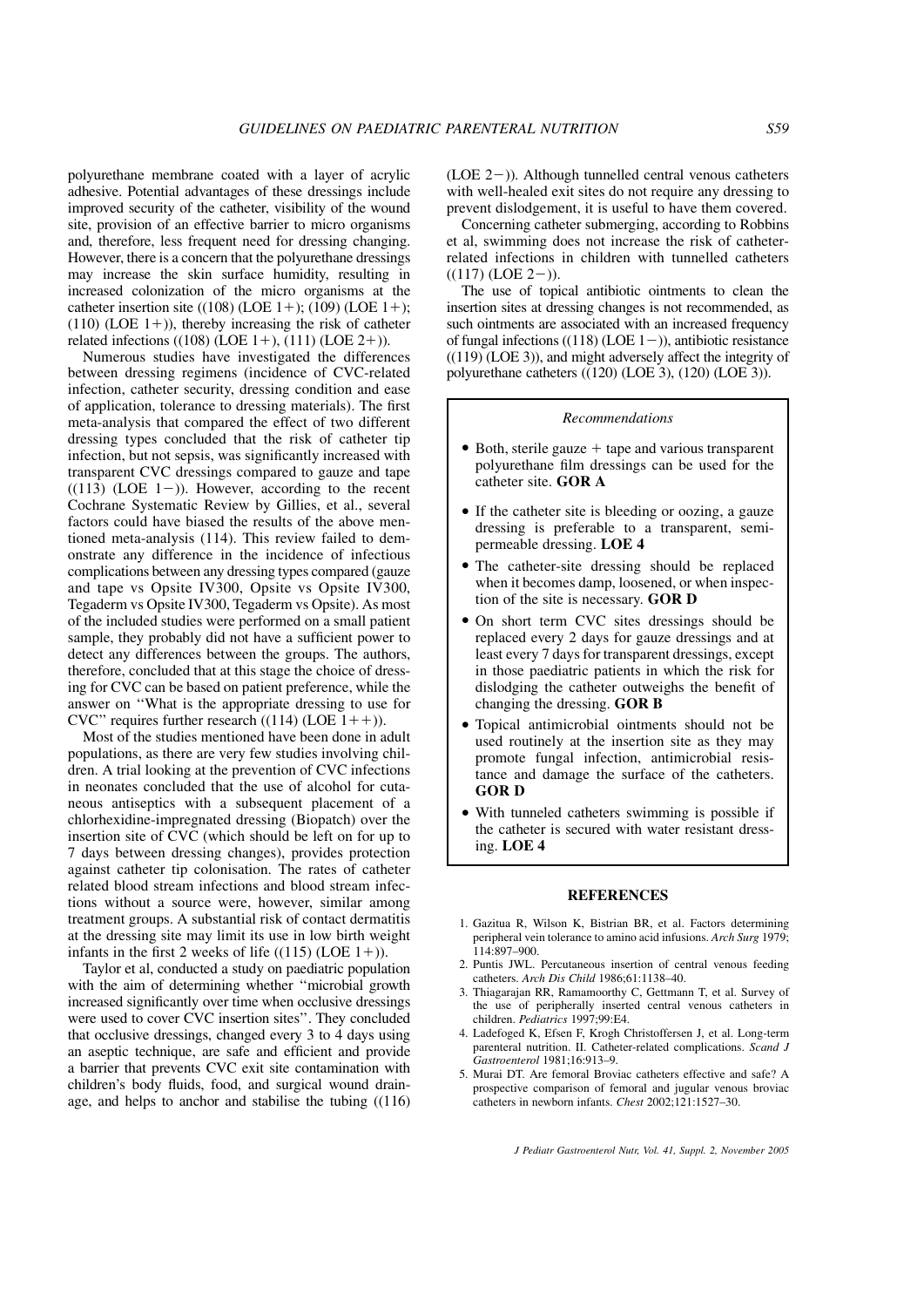- 6. Timsit JF, Bruneel F, Cheval C, et al. Use of tunneled femoral catheters to prevent catheter-related infection. A randomized, controlled trial. Ann Intern Med 1999;130:729–35.
- 7. Nahum E, Levy I, Katz J, et al. Efficacy of subcutaneous tunneling for prevention of bacterial colonization of femoral central venous catheters in critically ill children. Pediatr Infect Dis J 2002;21: 1000–4.
- 8. Flynn PM, Willis B, Gaur AH, et al. Catheter design influences recurrence of catheter-related bloodstream infection in children with cancer. *J Clin Oncol* 2003;21:3520-5.
- 9. Sheth NK, Franson TR, Rose HD, et al. Colonization of bacteria on polyvinyl chloride and Teflon intravascular catheters in hospitalized patients. J Clin Microbiol 1983;18:1061-3.
- 10. Sank A, Chalabian-Baliozian J, Ertl D, et al. Cellular responses to silicone and polyurethane prosthetic surfaces. J Surg Res 1993;54: 12–20.
- 11. Polderman KH, Girbes AJ. Central venous catheter use. Part 1: mechanical complications. Intensive Care Med 2002;28:1–17.
- 12. Maki DG, Stolz SM, Wheeler S, et al. Prevention of central venous catheter-related bloodstream infection by use of an antisepticimpregnated catheter. A randomized, controlled trial. Ann Intern Med 1997;127:257–66.
- 13. Raad I, Darouiche R, Dupuis J, et al. Central venous catheters coated with minocycline and rifampin for the prevention of catheterrelated colonization and bloodstream infections. A randomized, double-blind trial. The Texas Medical Center Catheter Study Group. Ann Intern Med 1997;127:267–74.
- 14. Veenstra DL, Saint S, Sullivan SD. Cost-effectiveness of antiseptic-impregnated central venous catheters for the prevention of catheter-related bloodstream infection. JAMA 1999;282: 554–60.
- 15. Goetz AM, Wagener MM, Miller JM, et al. Risk of infection due to central venous catheters: effect of site of placement and catheter type. Infect Control Hosp Epidemiol 1998;19:842–5.
- 16. Merrer J, De Jonghe B, Golliot F, et al. Complications of femoral and subclavian venous catheterization in critically ill patients: a randomized controlled trial. JAMA 2001;286:700–7.
- 17. Venkataraman ST, Thompson AE, Orr RA. Femoral vascular catheterization in critically ill infants and children. Clin Pediatr (Phila) 1997;36:311–9.
- 18. Sovinz P, Urban C, Lackner H, et al. Tunneled femoral central venous catheters in children with cancer. Pediatrics 2001;107:E104.
- 19. Johnson EM, Saltzman DA, Suh G, et al. Complications and risks of central venous catheter placement in children. Surgery 1998; 124:911–6.
- 20. Citak A, Karabocuoglu M, Ucsel R, et al. Central venous catheters in pediatric patients-subclavian venous approach as the first choice. Pediatr Int 2002;44:83–6.
- 21. Stenzel JP, Green TP, Fuhrman BP, et al. Percutaneous femoral venous catheterizations: a prospective study of complications. J Pediatr 1989;114:411–5.
- 22. Goldstein AM, Weber JM, Sheridan RL. Femoral venous access is safe in burned children: an analysis of 224 catheters. J Pediatr 1997;130:442–6.
- 23. Chen KB. Clinical experience of percutaneous femoral venous catheterization in critically ill preterm infants less than 1,000 grams. Anesthesiology 2001;95:637–9.
- 24. Wardle SP, Kelsall AW, Yoxall CW, et al. Percutaneous femoral arterial and venous catheterisation during neonatal intensive care. Arch Dis Child Fetal Neonatal Ed 2001;85:F119–22.
- 25. van Engelenburg KC, Festen C. Cardiac tamponade: a rare but life-threatening complication of central venous catheters in children. J Pediatr Surg 1998;33:1822–4.
- 26. Nowlen TT, Rosenthal GL, Johnson GL, et al. Pericardial effusion and tamponade in infants with central catheters. Pediatrics 2002; 100:137–42.
- 27. Collier PE, Blocker SH, Graff DM, et al. Cardiac tamponade from central venous catheters. Am J Surg 1998;176:212-4.
- 28. Darling JC, Newell SJ, Dear PR. Placement of neonatal central venous catheter tips in the right atrium: a practice to be avoided. Arch Dis Child Fetal Neonatal Ed 2001;85:F146.
- 29. Menon G. Neonatal long lines. Arch Dis Child Fetal Neonatal Ed 2003;88:F260–2.
- 30. Schuster M, Nave H, Piepenbrock S, et al. The carina as a landmark in central venous catheter placement. Br J Anaesth 2000;85:192–4.
- 31. Fletcher SJ, Bodenham AR. Safe placement of central venous catheters: where should the tipp of the catheter lie? Br J Anaesth 2000;85:188–91.
- 32. Amram S, Zeraffatourkine MH, Bourgeois JM, et al. Ultrasoundguided percutaneous central venous catheterization in preterm infants. Ann Pediatr 1995;42:55–9.
- 33. Asheim P, Mostad U, Aadahl P. Ultrasound-guided central venous cannulation in infants and children. Acta Anaesthesiol Scand 2002;46:390–2.
- 34. Davis SJ, Thompson JS, Edney JA. Insertion of Hickman's catheters in total parenteral nutrition: a prospective study of 200 consecutive patients. Am Surg 1984;50:673–6.
- 35. Nosher JL, Shami MM, Siegel RL, et al. Tunneled central venous access catheter placement in the pediatric population: comparison of radiologic and surgical results. Radiology 1994;192:265–8.
- 36. Alderson PJ, Burrows FA, Stemp LI, et al. Use of ultrasound to evaluate internal jugular vein anatomy and to facilitate central venous cannulation in paediatric patients. Br J Anaesth 1993;70:145–8.
- 37. van de Wetering MD, van Woensel JB. Prophylactic antibiotics for preventing early central venous catheter Gram positive infections in oncology patients. Cochrane Database Syst Rev 2003; CD003295.
- 38. Fallat ME, Gallinaro RN, Stover BH, et al. Central venous catheter bloodstream infections in the neonatal intensive care unit. J Pediatr Surg 1998;33:1383–7.
- 39. Shaul DB, Scheer B, Rokhsar S, et al. Risk factors for early infection of central venous catheters in pediatric patients. J Am Coll Surg 1998;186:654–8.
- 40. Fletcher MA, Brown DR, Landers S, et al. Umbilical arterial catheter use: report of an audit conducted by the Study Group for Complications of Perinatal Care. Am J Perinatol 1994;11:94–9.
- 41. Seguin J, Fletcher MA, Landers S, et al. Umbilical venous catheterizations: audit by the Study Group for Complications of Perinatal Care. Am J Perinatol 1994;11:67–70.
- 42. Loisel DB, Smith MM, MacDonald MG, et al. Intravenous access in newborn infants: impact of extended umbilical venous catheter use on requirement for peripheral venous lines. J Perinatol 1996; 16:461–6.
- 43. Boo NY, Wong NC, Zulkifli SS, et al. Risk factors associated with umbilical vascular catheter-associated thrombosis in newborn infants. J Paediatr Child Health 1999;35:460–5.
- 44. Barrington KJ. Umbilical artery catheters in the newborn: effects of position of the catheter tip. Cochrane Database Syst Rev 2000; 2:CD000505.
- 45. Eyer S, Brummitt C, Crossley K, et al. Catheter-related sepsis: prospective, randomized study of three methods of long-term catheter maintenance. Crit Care Med 1990;18:1073–9.
- 46. Cobb DK, High KP, Sawyer RG, et al. A controlled trial of scheduled replacement of central venous and pulmonary-artery catheters. N Engl J Med 1992;327:1062–8.
- 47. Cook D, Randolph A, Kernerman P, et al. Central venous catheter replacement strategies: systematic review of the literature. Crit Care Med 1997;25:1417–24.
- 48. Palesty JA, Amshel CE, Dudrick SJ. Routine chest radiographs following central venous recatheterization over a wire are not justified. Am J Surg 1998;176:618–21.
- 49. Azizkhan RG, Taylor LA, Jaques PF, et al. Percutaneous translumbar and transhepatic inferior vena cava catheters for prolonged vascular access in children. J Pediatr Surg 1992;27:165-9.
- 50. Cheatham JP, McCowan TC, Fletcher SE. Percutaneous translumbar catheterization and central venous line insertion: an

J Pediatr Gastroenterol Nutr, Vol. 41, Suppl. 2, November 2005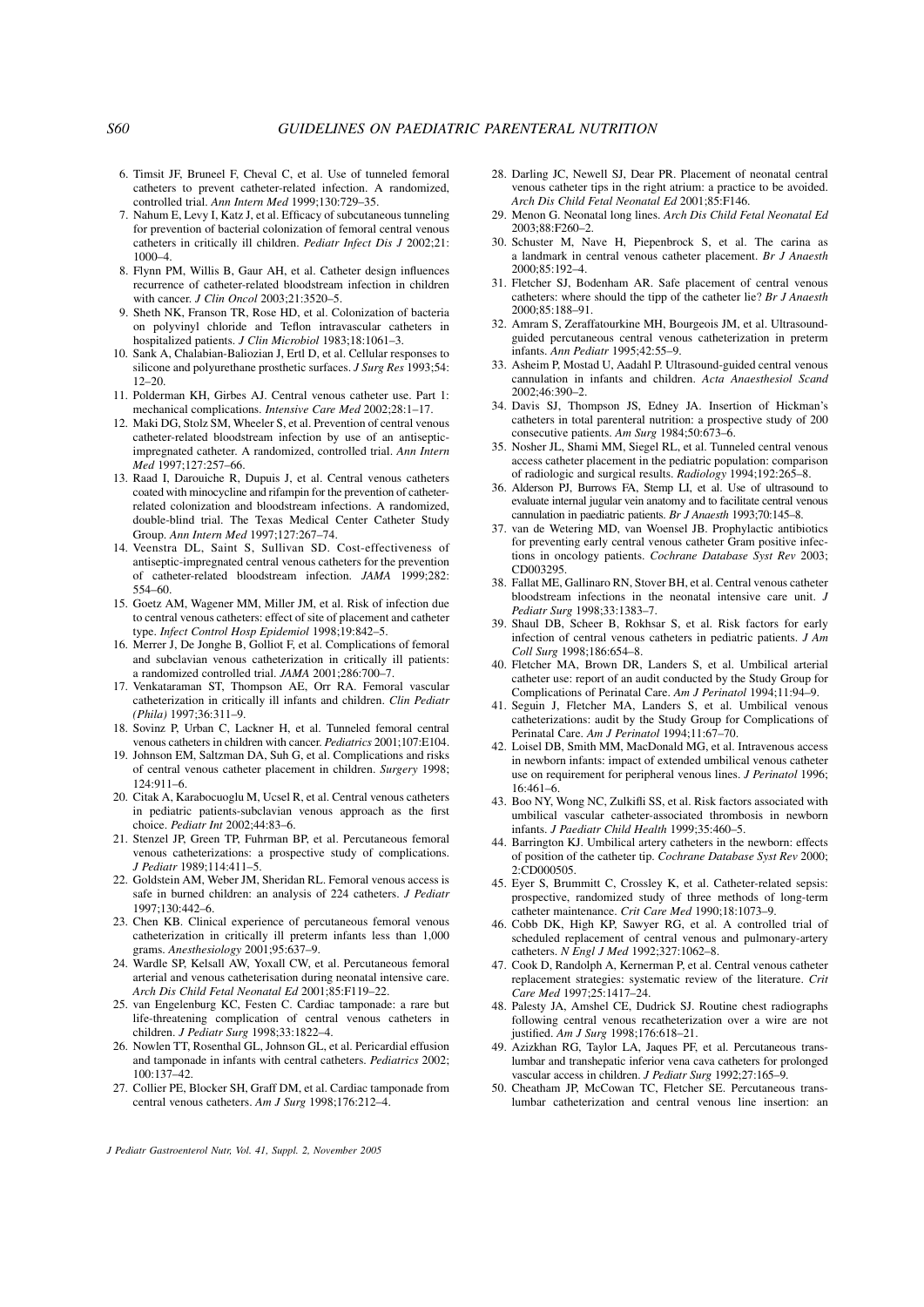alternative approach in children with congenital heart disease. Catheter Cardiovasc Interv 1999;46:187–92.

- 51. de Csepel J, Stanley P, Padua EM, et al. Maintaining long-term central venous access by repetitive hepatic vein cannulation. J Pediatr Surg 1994;29:56–7.
- 52. Goldstein SL, Baronette S, Gambrell TV, et al. nPCR assessment and IDPN treatment of malnutrition in pediatric hemodialysis patients. Pediatr Nephrol 2002;17:531–4.
- 53. Pemberton LB, Lyman B, Lander V, et al. Sepsis from triple- vs single-lumen catheters during total parenteral nutrition in surgical or critically ill patients. Arch Surg 1986;121:591–4.
- 54. Apelgren KN. Triple lumen catheters. Technological advance or setback? Am Surg 1987;53:113-6.
- 55. Yeung C, May J, Hughes R. Infection rate for single lumen v triple lumen subclavian catheters. Infect Control Hosp Epidemiol 1988;  $9.154 - 8$
- 56. Lagro SW, Verdonck LF, Borel Rinkes IH, et al. No effect of nadroparin prophylaxis in the prevention of central venous catheter (CVC)-associated thrombosis in bone marrow transplant recipients. Bone Marrow Transplant 2000;26: 1103–6.
- 57. Hilton E, Haslett TM, Borenstein MT, et al. Central catheter infections: single- versus triple-lumen catheters. Influence of guide wires on infection rates when used for replacement of catheters. Am J Med 1988;84:667–72.
- 58. Clark-Christoff N, Watters VA, Sparks W, et al. Use of triplelumen subclavian catheters for administration of total parenteral nutrition. JPEN J Parenter Enteral Nutr 1992;16:403–7.
- 59. McCarthy MC, Shives JK, Robison RJ, et al. Prospective evaluation of single and triple lumen catheters in total parenteral nutrition. JPEN J Parenter Enteral Nutr 1987;11:259-62.
- 60. Kaufman JL, Rodriguez JL, McFadden JA, et al. Clinical experience with the multiple lumen central venous catheter. JPEN J Parenter Enteral Nutr 1986;10:487–9.
- 61. Lee RB, Buckner M, Sharp KW. Do multi-lumen catheters increase central venous catheter sepsis compared to single-lumen catheters? *J Trauma* 1988;28:1472-5.
- 62. Gil RT, Kruse JA, Thill-Baharozian MC, et al. Triple- vs singlelumen central venous catheters. A prospective study in a critically ill population. Arch Intern Med 1989;149:1139–43.
- 63. Johnson BH, Rypins EB. Single-lumen vs double-lumen catheters for total parenteral nutrition. A randomized, prospective trial. Arch Surg 1990;125:990–2.
- 64. Savage AP, Picard M Hopkins CC, et al. Complications and survival of multilumen central venous catheters used for total parenteral nutrition. Br J Surg 1993;80:1287–90.
- 65. Ma TY, Yoshinaka R, Banaag A, et al. Total parenteral nutrition via multilumen catheters does not increase the risk of catheterrelated sepsis: a randomized, prospective study. Clin Infect Dis 1998;27:500–3.
- 66. Andrew M, David M, Adams M, et al. Venous thromboembolic complications (VTE) in children: first analyses of the Canadian Registry of VTE. Blood 1994;83:1251–7.
- 67. Schmidt B, Andrew M. Neonatal thrombosis: report of a prospective Canadian and international registry. Pediatrics 1995:96: 939–43.
- 68. Moukarzel AA, Haddad I, Ament ME, et al. 230 patient years of experience with home long-term parenteral nutrition in childhood: natural history and life of central venous catheters. J Pediatr Surg 1994;29:1323–7.
- 69. Andrew M, Marzinotto V, Pencharz P, et al. A cross-sectional study of catheter-related thrombosis in children receiving total parenteral nutrition at home. J Pediatr 1995;126:358–63.
- 70. Krafte-Jacobs B, Sivit CJ, Mejia R, et al. Catheter-related thrombosis in critically ill children: comparison of catheters with and without heparin bonding. J Pediatr 1995;126:50–4.
- 71. Pottecher T, Forrler M, Picardat P, et al. Thrombogenicity of central venous catheters: prospective study of polyethylene,

silicone and polyurethane catheters with phlebography or postmortem examination. Eur J Anaesthesiol 1984;1:361–5.

- 72. Dollery CM, Sullivan ID, Bauraind O, et al. Thrombosis and embolism in long-term central venous access for parenteral nutrition. Lancet 1994;344:1043–5.
- 73. Pollard AJ, Sreeram N, Wright JG, et al. ECG and echocardiographic diagnosis of pulmonary thromboembolism associated with central venous lines. Arch Dis Child 1995;73:147–50.
- 74. Hirsh J, Warkentin TE, Raschke R, et al. Heparin and lowmolecular-weight heparin: mechanisms of action, pharmacokinetics, dosing considerations, monitoring, efficacy, and safety. Chest 1998;114:489S–510.
- 75. Appelgren P, Ransjo U, Bindslev L, et al. Surface heparinization of central venous catheters reduces microbial colonization in vitro and in vivo: results from a prospective, randomized trial. Crit Care Med 1996;24:1482–9.
- 76. Pierce CM, Wade A, Mok Q. Heparin-bonded central venous lines reduce thrombotic and infective complications in critically ill children. Intensive Care Med 2000;26:967–72.
- 77. Raad II Luna M, Khalil SA, et al. The relationship between the thrombotic and infectious complications of central venous catheters. JAMA 1994;271:1014–6.
- 78. Timsit JF, Farkas JC, Boyer JM, et al. Central vein catheter-related thrombosis in intensive care patients: incidence, risks factors, and relationship with catheter-related sepsis. Chest 1998;114:207–13.
- 79. Goldmann DA, Pier GB. Pathogenesis of infections related to intravascular catheterization. Clin Microbiol Rev 1993;6:176–92.
- 80. Spear ML, Stahl GE, Hamosh M, et al. Effect of heparin dose and infusion rate on lipid clearance and bilirubin binding in premature infants receiving intravenous fat emulsions. J Pediatr 1988;112:94–8.
- 81. Roth B, Ekelund M, Fan BG, et al. Effects of heparin and low molecular weight heparin on lipid transport during parenteral feeding in the rat. Acta Anaesthesiol Scand 1996;40:102–11.
- 82. Chen X, Ruiz J, Boden G. Release, oxidation, and reesterification of fatty acids from infused triglycerides: effect of heparin. Metabolism 1995;44:1590–5.
- 83. Shulman RJ, Phillips S. Parenteral nutrition in infants and children. J Pediatr Gastroenterol Nutr 2003;36:587–60.
- 84. Spadone D, Clark F, James E, et al. Heparin-induced thrombocytopenia in the newborn. J Vasc Surg 1992;15:306-11.
- 85. Warkentin TE, Levine MN, Hirsh J, et al. Heparin-induced thrombocytopenia in patients treated with low-molecular-weight heparin or unfractionated heparin. N Engl J Med 1995;332:1330–5.
- 86. Ranze O, Rakow A, Ranze P, et al. Low-dose danaparoid sodium catheter flushes in an intensive care infant suffering from heparin-induced thrombocytopenia. Pediatr Crit Care Med  $2001:2:175-7$
- 87. Lesko SM, Mitchell AA, Epstein MF, et al. Heparin use as a risk factor for intraventricular hemorrhage in low-birth-weight infants. N Engl J Med 1986;314:1156–60.
- 88. Vieira A, Berry L, Ofosu F, et al. Heparin sensitivity and resistance in the neonate: an explanation. Thromb Res 1991;63:85–98.
- 89. Michelson AD, Bovill E, Monagle P, et al. Antithrombotic therapy in children. Chest 1998;144:748S–69S.
- 90. Nasuno A, Matsubara T, Hori T, et al. Acute pulmonary thromboembolism induced by prophylactic heparin use and a heparin-coated catheter: a case of heparin-induced thrombocytopenia and thrombosis syndrome. Circ J 2003;67:96–8.
- 91. Johnson OL Washington C, Davis SS, et al. The destabilization of parenteral feeding emulsions by heparin. Int J Pharm 1989;53: 237–40.
- 92. Silvers KM, Darlow BA, Winterbourn CC. Pharmacologic levels of heparin do not destabilize neonatal parenteral nutrition. JPEN J Parenter Enteral Nutr 1998;22:311–4.
- 93. Brown-Smith JK, Stoner MH, Barley ZA. Tunnelled catheter thrombosis: Factors related to incidence. Oncol Nurs Forum 1990; 17:543–9.

J Pediatr Gastroenterol Nutr, Vol. 41, Suppl. 2, November 2005